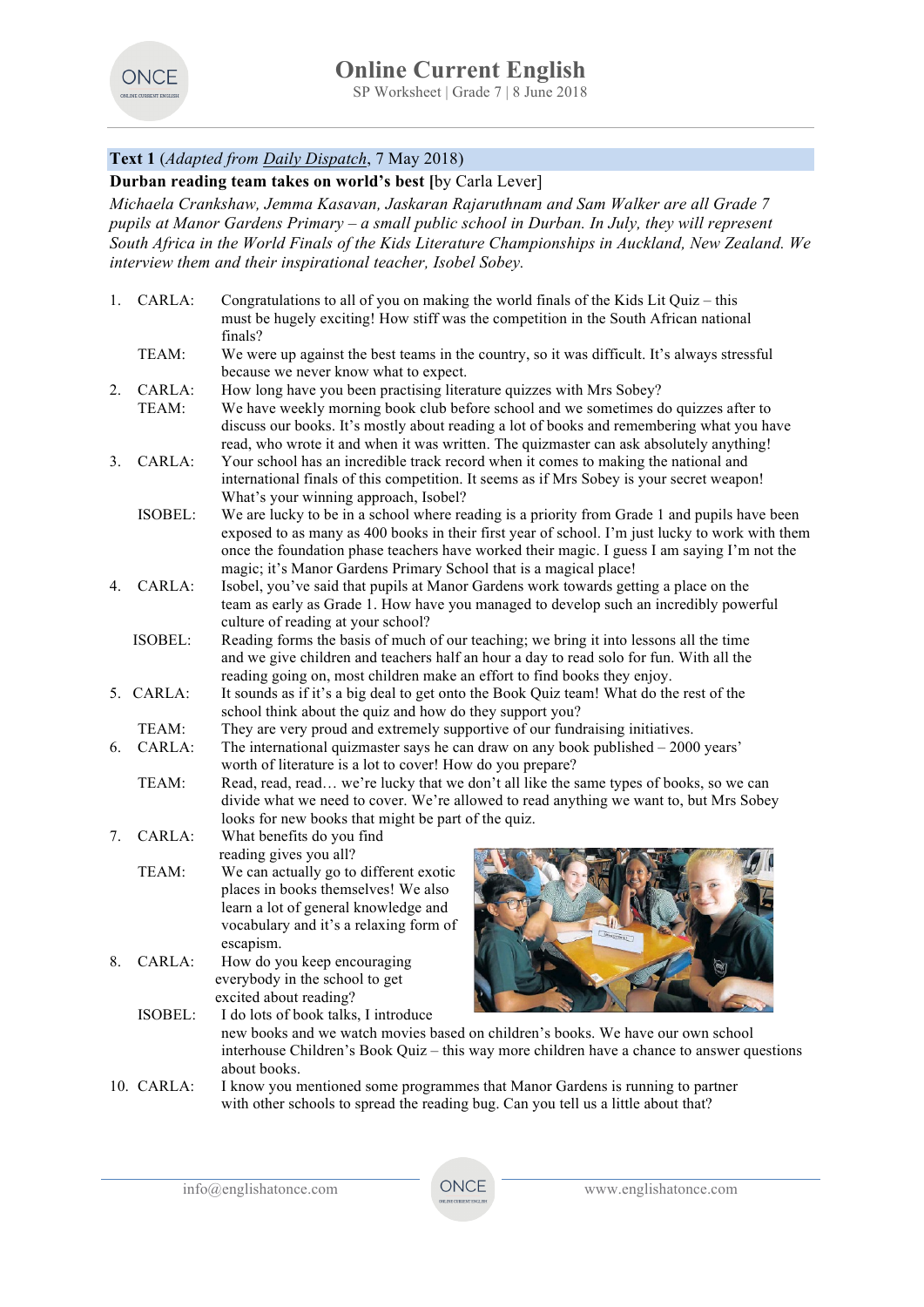

| ISOBEL:    | The Phendulani Quiz was started by Marj Brown, the national co-ordinator of Kid's Lit Quiz                  |
|------------|-------------------------------------------------------------------------------------------------------------|
|            | in South Africa. Schools sponsor other under-resourced schools who receive a set of books,                  |
|            | which they have a set amount of time to read, before we all get together to hold our own quiz.              |
|            | Every year, the Phendulani Quiz grows a little bit and a few more children get to enjoy                     |
|            | bonding over shared books.                                                                                  |
| 11. CARLA: | Not everybody gets the chance to fly to New Zealand, but why is it important that                           |
|            | every child in South Africa has the opportunity to read books in their own language?                        |
| TEAM:      | Reading develops your mind and your world. We wish everyone could find a lifetime<br>friendship with books! |

**Text 2:** (Source: https://www.bookkidsblog.wordpress.com)

# **I Opened a Book**

*By Julia Donaldson*

| I opened a book and in I strode<br>Now nobody can find me.<br>I've left my chair, my house, my road,<br>My town and my world behind me.                                  | 4  |
|--------------------------------------------------------------------------------------------------------------------------------------------------------------------------|----|
| I'm wearing the cloak, I've slipped on the ring.<br>I've swallowed the magic potion.<br>I've fought with a dragon, dined with a king<br>And dived in a bottomless ocean. | 8  |
| I opened a book and made some friends.<br>I shared their tears and laughter<br>And followed their road with its bumps and bends<br>To the happily ever after.            | 12 |
| I finished my book and out I came.<br>The cloak can no longer hide me.<br>My chair and my house are just the same,<br>But I have a book inside me.                       | 16 |

# **Text 3:** (Source: https://www.gocomics.com/moderately-confused)

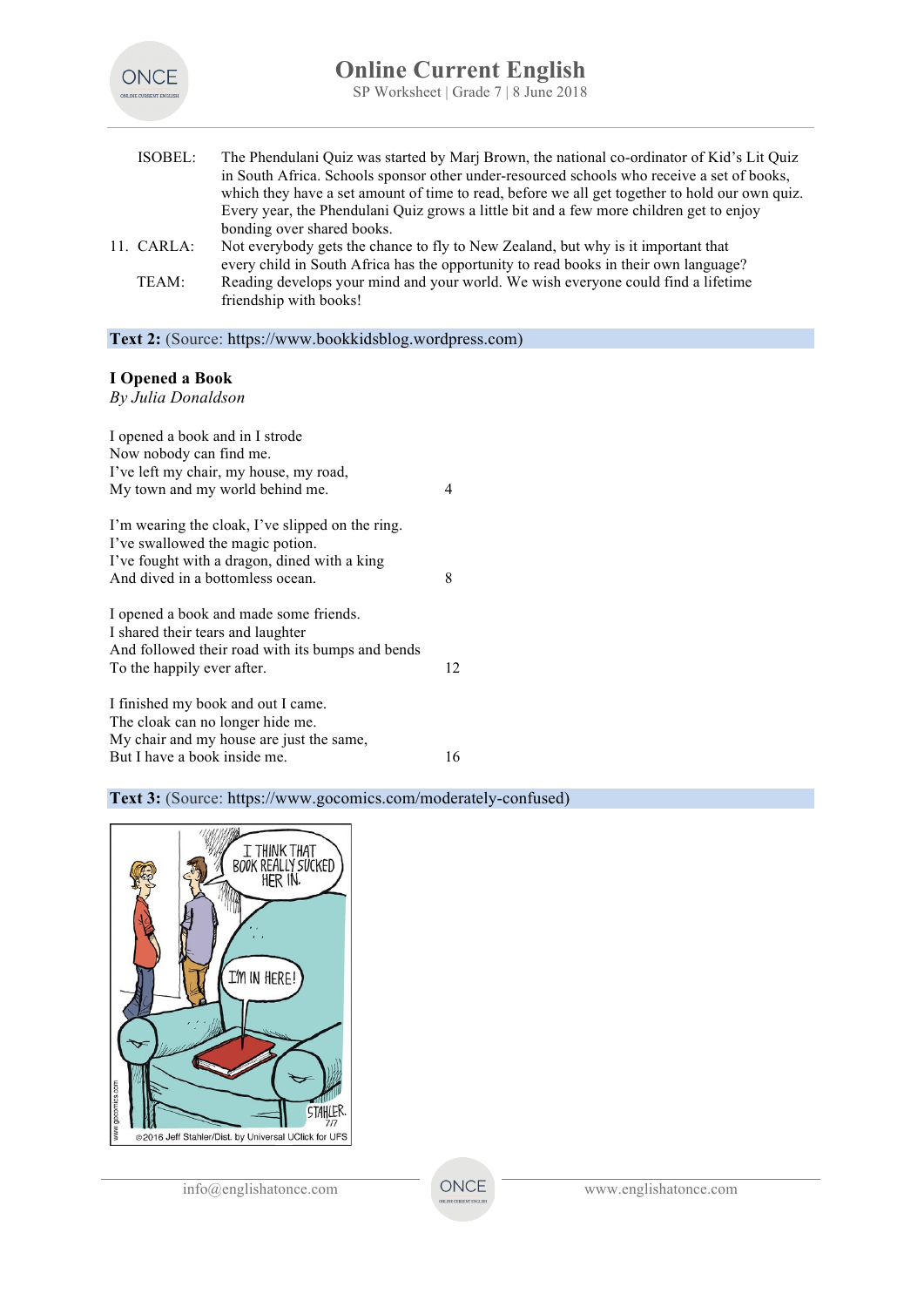

### **Senior phase WORKSHEET 5** (Suggested level: Grade 7)

In this worksheet, pre-reading activities support word recognition and word-level comprehension and revise literary terminology. Post-reading activities focus on the features of an interview; and comprehension work includes inferring meaning, drawing conclusions, expressing an opinion and visual literacy. Language concepts include punctuation marks (semi-colon and apostrophe), parts of speech (adjectives and adverbs), sentence construction (finite verbs, simple sentences and indirect speech) and figurative devices (metaphor and alliteration). **CAPS Reading and Viewing; Language Structures and Conventions; Speaking and Listening – Grade 7: revision of aspects from Term 2.**

### **PRE-READING ACTIVITIES:**

1. Use the clues to find twelve words from Text 1 in the word search. All the words are related to the topic of the text: an **interview** with a very special group of readers about their love for books and reading. Search from left to right and from top to bottom. The first letters of the words are capitalised and are in bold.

| V            | X             | N        | a | t        | I            | $\Omega$ | a            | 1            | b            | k            | $\mathbf c$  |
|--------------|---------------|----------|---|----------|--------------|----------|--------------|--------------|--------------|--------------|--------------|
| $\Omega$     | d             | $\Omega$ | S | r        | n            | t        | e            | В            | W            | L            | a            |
| $\mathbf c$  | q             | u        | r | t        | t            | V        | p            | e            | q            | $\mathbf{1}$ | z            |
| a            | f             | y        | W | a        | e            | t        | 1            | n            | S            | t            | q            |
| b            | I             | n        | t | e        | r            | V        | $\mathbf{I}$ | e            | W            | e            | e            |
| u            | n             | h        | W | r        | v            | V        | W            | f            | k            | r            | m            |
| 1            | t             | n        | Q | u        | $\mathbf{1}$ | z        | S            | $\mathbf{i}$ | r            | a            | t            |
| a            | e             | h        | u | d        | e            | u        | r            | t            | S            | t            | p            |
| r            | r             | S        | i | t        | W            | u        | p            | q            | S            | u            | $\mathbf{r}$ |
| у            | n             | S        | z | t        | e            | p        | E            | S            | a            | r            | h            |
| $\mathbf{r}$ | a             | d        | m | d        | r            | a        | S            | W            | q            | e            | X            |
| f            | t             | g        | a | g        | S            | r        | $\mathbf c$  | W            | r            | t            | h            |
| g            | $\frac{1}{1}$ | h        | S | $\Omega$ | 1            | O        | a            | a            | g            | 1            | k            |
| h            | $\Omega$      | 1        | t | m        | k            | d        | p            | d            | $\mathbf{1}$ | d            | m            |
| m            | n             | p        | E | X        | $\Omega$     | t        | $\mathbf{i}$ | $\mathbf c$  | n            | e            | W            |
| p            | a             | h        | r | u        | h            | p        | S            | t            | p            | q            | r            |
| W            | l             | d        | t | S        | S            | X        | m            | 1            | f            | X            | $\mathbf c$  |

#### Clues:

- a. a person who conducts an interview
- b. a person who answers the questions in
- an interview
- c. involving people from the same country d. involving people from different countries
- e. a test or competition where questions
- are asked f. the person who asks the questions in the competition
- g. on your own
- h. reading matter
- i. something that has a good effect
- j. unusual; exciting
- k. the words of a language
- l. something that helps you escape from
- unpleasant or boring realities

2. Match the terms in Column A to their meanings in Column B. The terms are important when you study literature and some will help you to answer the questions on Text 2:

| А                   |                                                                      |
|---------------------|----------------------------------------------------------------------|
| plot                | the place where the events in a story happen                         |
| character           | pattern formed by rhyming words in a poem                            |
| genre               | the message which the author wants to convey to the reader           |
| theme               | the story line; what happens to the characters                       |
| setting             | a person (or animal) in a story                                      |
| alliteration        | a figure of speech that makes a hidden comparison between two things |
| metaphor            | category or type of literature                                       |
| figurative language | two or more words in a line start with the same consonant sound      |
| rhyme scheme        | Words that do not have a literal meaning                             |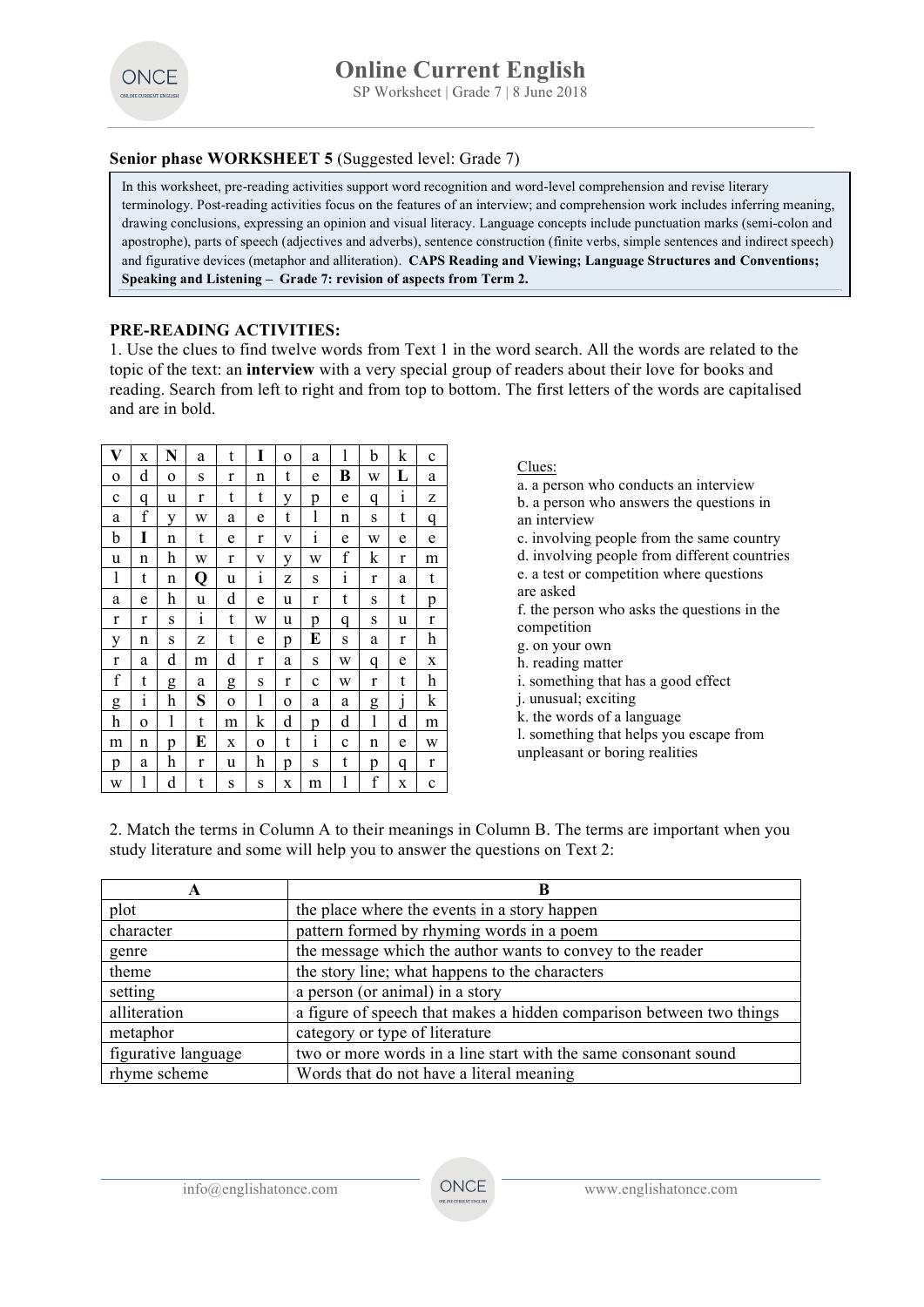

### **Additional activity (Listening and Speaking):**

Work with friends to prepare questions for a class quiz based on the literary works you have studied this term. Compete in teams to find the reading champions in your class.

#### **Answer the questions below:**

**Refer to Text 1:**

- 1. Describe two **features** of the text that will help readers to identify it as an **interview**. (2)
- 2. It is generally felt that the best interviews include open-ended questions which give interviewees a chance to express their opinions and feelings. Do you think some questions in this interview gave the members of team the opportunity to express their opinions and feelings? Refer to examples from the text to substantiate your answer. (2)
- 3. Refer to paragraph 3:
	- a. List three important factors which contributed to the school's success in the championships. Explain why you have chosen each factor. Use details from the whole text to answer this question. (3)
	- b. "I guess I'm saying that I'm not magic; it's Manor Gardens Primary School that is a magical place!" What is the function of the **semi-colon** in this sentence? (1)
	- c. Why is the **exclamation mark** an appropriate punctuation mark for the sentence quoted in  $(b)?$  (1)
- 4. Refer to paragraph 5: Write down two **adverbs** and two **adjectives** that were used by the team when they answered the question. (2)
- 5. Give the function of the **apostrophe** in "2000 years' worth of literature" (paragraph 6) and explain why it appears after the "s" in the underlined word. (2)
- 6. Refer to paragraph 10:
	- a. In your **own words**, give two reasons why the Phendulani Quiz was started by the Kid's Literature Quiz organisation in South Africa. (2)
	- b. The word "phendula" is a Zulu and Xhosa word which means "respond" or "answer". Why do you think this word was used in the name of the competition? (1)
- 7. Refer to: "Reading develops your mind and your world. We wish everyone could find a lifetime friendship with books" (paragraph 11).
	- a. Identify the three **finite verbs** in these sentences. (3)
	- b. Which of the two sentences is a **simple sentence**? Explain your answer. (2)
- 8. Do you think the "reading bug" (paragraph 10) has "spread" at your school? Why or why not? (2)
- 9. **Refer to Text 2:**
	- a. "I opened a book and in I strode" (line 1). Identify the **figure of speech** the poet uses to describe reading: A. simile; B: personification; C: metaphor. (1)
	- b. What sort of book do you think the speaker in the poem is reading? Give two clues which have helped you to identify the **genre** of the book. (2)
	- c. Suggest what the word "friends" in line 9 could refer to. (1)
	- d. Write down an example of **alliteration** from stanza 3. (1)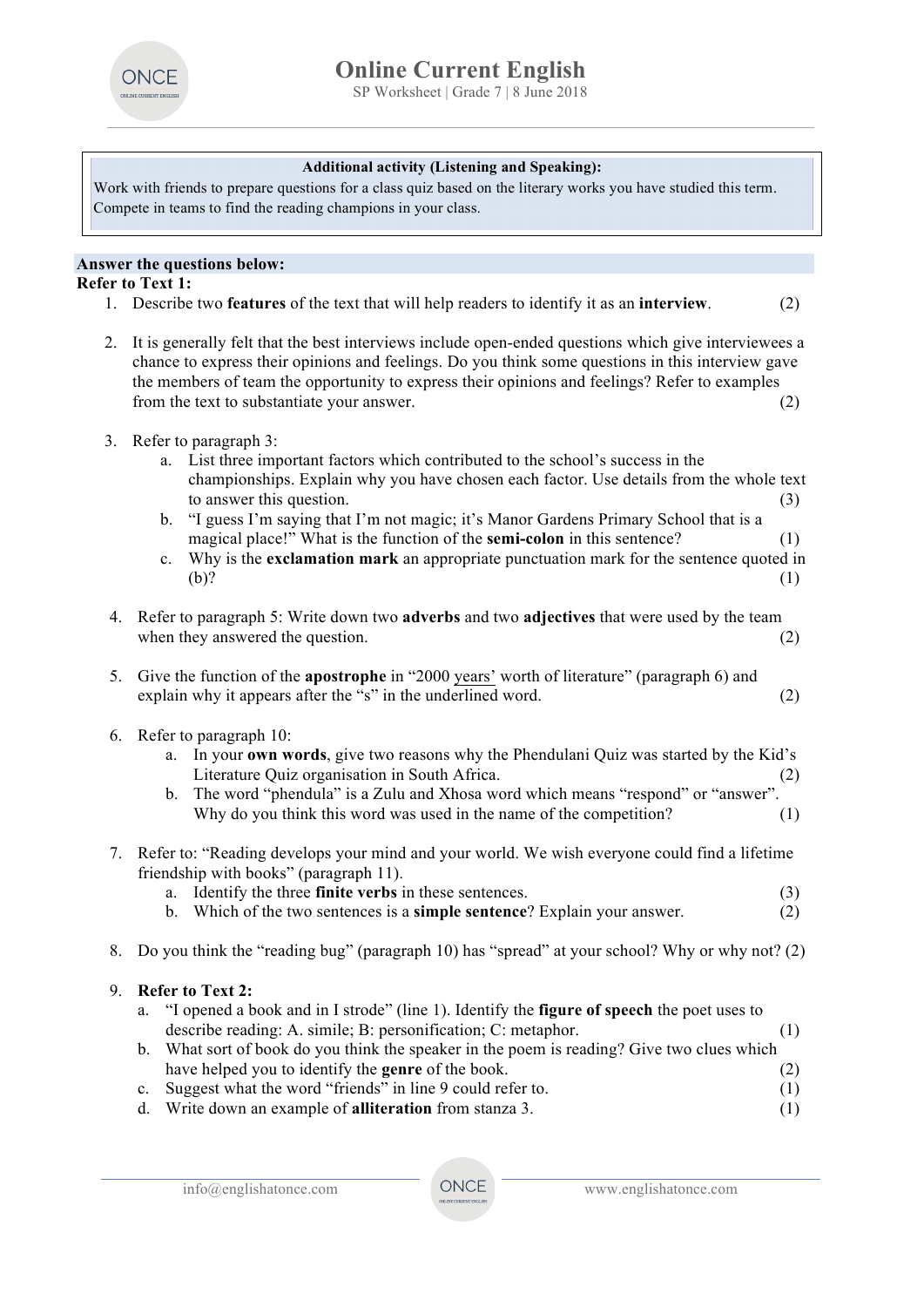

# 10. **Refer to Text 3:**

| a. Describe how we can understand the <b>literal meaning</b> of the details in the cartoon.         | (1) |
|-----------------------------------------------------------------------------------------------------|-----|
| b. Explain the <b>figurative meaning</b> of the cartoon.                                            | (1) |
| c. Change the speaker's words in the second speech bubble into <b>indirect speech</b> . Start with: |     |
| <i>She said that</i> when you rewrite the sentence.                                                 | (2) |
| d. Describe how Text 3 links with some ideas in Texts 1 and 2.                                      | (3) |

# **[35 marks]**

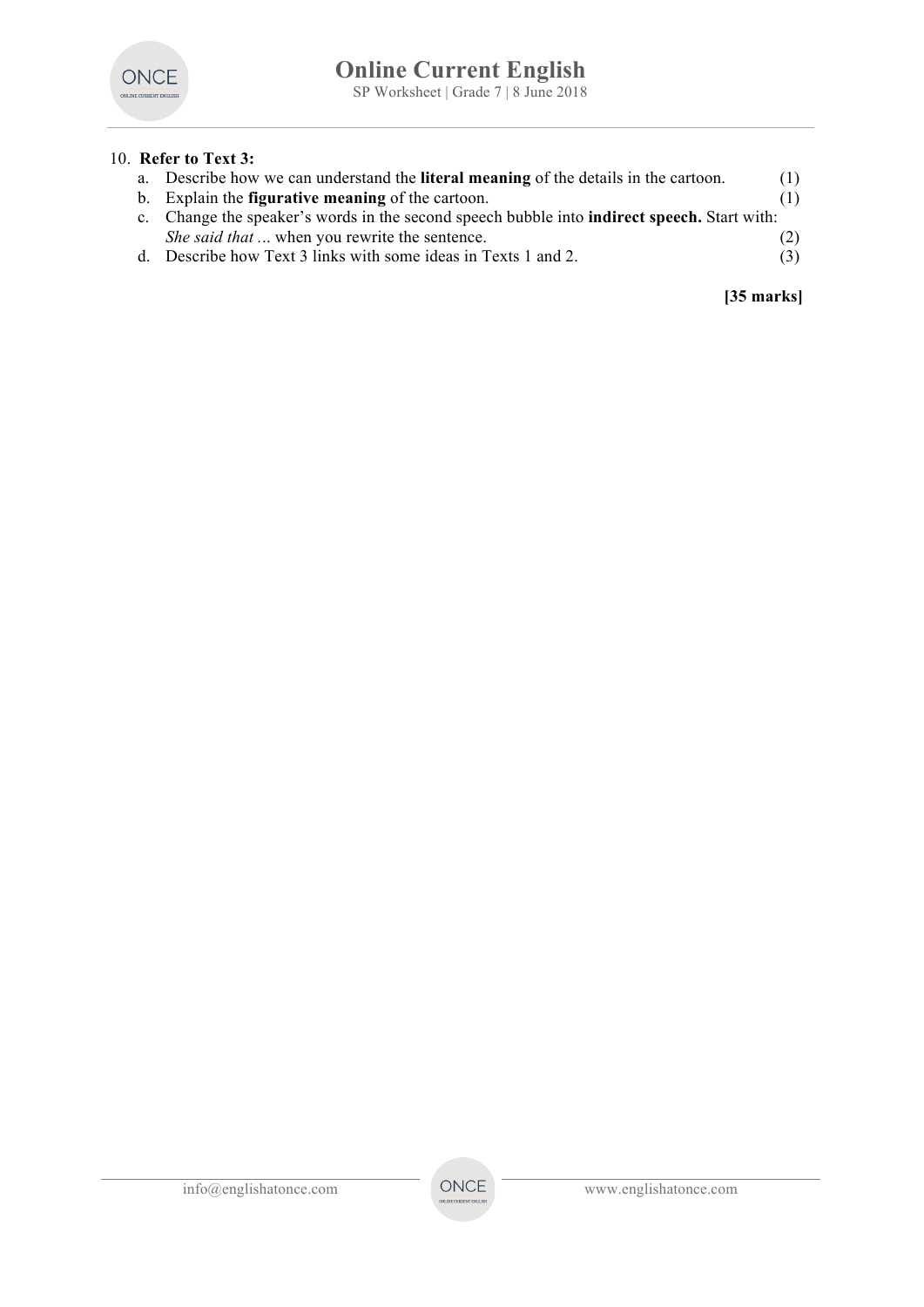

# **Memorandum**

|             |          | Pre-reading |              |              |              |          |              |                           |   |              |   |                                                |             |  |  |  |  |  |
|-------------|----------|-------------|--------------|--------------|--------------|----------|--------------|---------------------------|---|--------------|---|------------------------------------------------|-------------|--|--|--|--|--|
| 1.          |          |             |              |              |              |          |              |                           |   |              |   |                                                |             |  |  |  |  |  |
| V           |          | N           | a            | t            | I            | $\Omega$ | a            | 1                         |   |              |   |                                                |             |  |  |  |  |  |
| $\Omega$    |          |             |              |              | n            |          |              | B                         |   | L            |   | a. interviewer<br>b. interviewee               |             |  |  |  |  |  |
| $\mathbf c$ |          |             |              |              | t            |          |              | e                         |   | $\mathbf{i}$ |   |                                                | c. national |  |  |  |  |  |
| a           |          |             |              |              | e            |          |              | n                         |   | t            |   | d. international                               |             |  |  |  |  |  |
| b           | I        | n           | t            | e            | r            | V        | $\mathbf{i}$ | e                         | W | e            | e | e. quiz                                        |             |  |  |  |  |  |
| u           | n        |             |              |              | V            |          |              | f                         |   | r            |   | f. quizmaster                                  |             |  |  |  |  |  |
| 1           | t        |             | Q            | u            | $\mathbf{1}$ | Z        |              | $\bullet$<br>$\mathbf{1}$ |   | a            |   | g. solo<br>h. literature<br><i>i</i> . benefit |             |  |  |  |  |  |
| a           | e        |             | u            |              | e            |          |              | t                         |   | t            |   |                                                |             |  |  |  |  |  |
| r           | r        |             | $\rm i$      |              | W            |          |              |                           |   | u            |   |                                                |             |  |  |  |  |  |
| V           | n        |             | Z            |              | e            |          | E            |                           |   | r            |   | j. exotic                                      |             |  |  |  |  |  |
|             | a        |             | m            |              | r            |          | S            |                           |   | e            |   | k. vocabulary<br>l. escapism                   |             |  |  |  |  |  |
|             | t        |             | a            |              |              |          | $\mathbf c$  |                           |   |              |   |                                                |             |  |  |  |  |  |
|             | 1        |             | S            | $\Omega$     | 1            | $\Omega$ | a            |                           |   |              |   |                                                |             |  |  |  |  |  |
|             | $\Omega$ |             | t            |              |              |          | p            |                           |   |              |   |                                                |             |  |  |  |  |  |
|             | n        |             | E            | $\mathbf{x}$ | $\Omega$     | t        | $\mathbf{1}$ | $\mathbf{c}$              |   |              |   |                                                |             |  |  |  |  |  |
|             | a        |             | $\mathbf{r}$ |              |              |          | S            |                           |   |              |   |                                                |             |  |  |  |  |  |
|             | 1        |             |              |              |              |          | m            |                           |   |              |   |                                                |             |  |  |  |  |  |

2. plot: the story line; what happens to the characters /character: a person (or animal) in a story/ genre: category or type of literature/ theme: the message which the author wants to convey to the reader / setting: the place where the events in a story take place / alliteration : two or more words in the same line start with the same consonant sound / metaphor: a figure of speech that makes a hidden comparison between two things / figurative language: words that do not have a literal meaning / rhyme scheme: pattern formed by rhyming words in a poem

#### **Post-reading**

- 1. The text takes the form of a conversation between an interviewer and interviewees. The questions are aimed at gaining information to share with readers. The introductory paragraph identifies the interviewees and the topic of the interview. The names of the speakers appear on the left and are followed by a colon and the direct words of the speakers. No inverted commas are used. (Any two relevant features.) (2)
- 2. Students could feel that some questions allowed the interviewees to express their opinions and feelings, for example question 7, which required them to say how reading benefits them or question 11, where they could say how they felt about books being made available to speakers of all languages. Some students could argue that the questions were directed to the team as a group and that individual members might not have had the opportunity to say how they felt. Accept answers that are backed up by relevant details from the text.
- 3.
- a. Students could mention a variety of factors contributing to the school's success. Each factor should be followed by the student's personal explanation of the role played by the particular factor. For example: Pupils are encouraged to read from Grade 1. By the time they are in the senior grades, they have excellent reading skills. They are allowed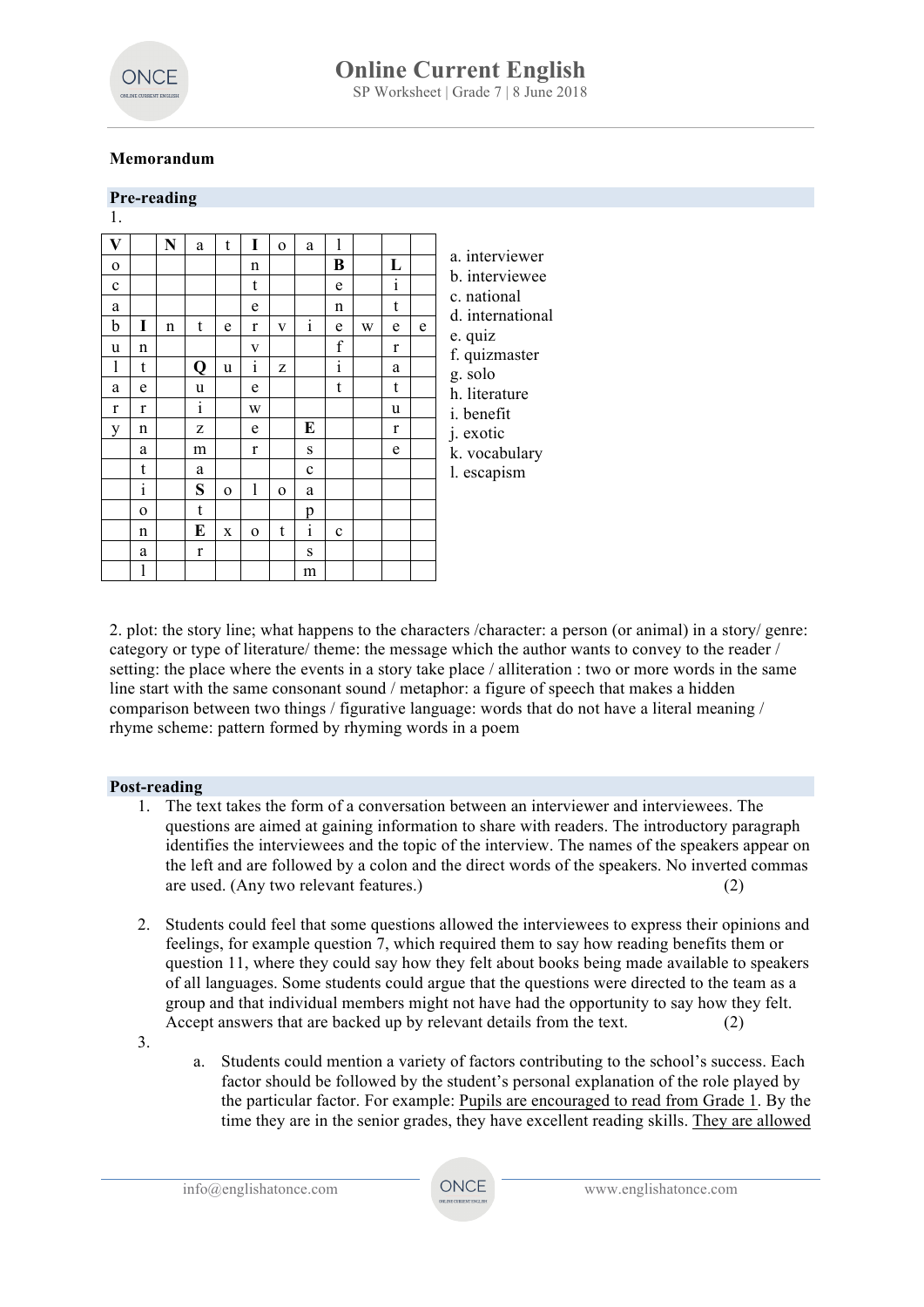

|          | b.<br>$c_{\cdot}$             | to read what they want to. This ensures that they keep reading and looking for books<br>that interest them. The school timetable allows teachers and pupils half an hour per<br>day to read on their own. This means that teachers set a good example which pupils<br>would want to follow and ensures that reading becomes a habit.<br>The semi-colon links two main clauses and is used instead of a conjunction.<br>The exclamation mark helps to express the speaker's feelings of delight and<br>satisfaction with the school.                                                                                                                                                                      | (3)<br>(1)<br>(1)        |
|----------|-------------------------------|----------------------------------------------------------------------------------------------------------------------------------------------------------------------------------------------------------------------------------------------------------------------------------------------------------------------------------------------------------------------------------------------------------------------------------------------------------------------------------------------------------------------------------------------------------------------------------------------------------------------------------------------------------------------------------------------------------|--------------------------|
| 4.       |                               | adverbs: very, extremely; adjectives: proud, supportive                                                                                                                                                                                                                                                                                                                                                                                                                                                                                                                                                                                                                                                  | (2)                      |
| 5.<br>6. |                               | The apostrophe shows possession and it is used with a plural noun which ends in "s". It<br>therefore appears after the "s".                                                                                                                                                                                                                                                                                                                                                                                                                                                                                                                                                                              | (2)                      |
|          | a.<br>$b_{-}$                 | They would like to: help schools without resources to build up their libraries;<br>encourage pupils to read and improve their reading skills; create opportunities for<br>pupils from different schools to meet and foster friendships. (Any two)<br>Pupils answer questions about the books they have read when they take part in the<br>competition. A word in an African language could perhaps appeal to learners from<br>some of the schools that are participating in the quiz.                                                                                                                                                                                                                    | (2)<br>(1)               |
| 7.       | a.<br>b.                      | finite verbs: develops, wish, could find<br>"Reading develops your mind and your world." It is a simple sentence because it has<br>only one finite verb ("develops") and one subject ("Reading").                                                                                                                                                                                                                                                                                                                                                                                                                                                                                                        | (3)<br>(2)               |
| 8.       |                               | A personal opinion should be expressed regarding the enthusiasm for reading books at the<br>school. This should be supported by a valid reason. The answer should indicate that the<br>student understands the term "reading bug".                                                                                                                                                                                                                                                                                                                                                                                                                                                                       |                          |
| 9.       | $b_{-}$                       | a. C. Metaphor.<br>The speaker could be reading a fantasy novel. The poem refers to a "magic potion"<br>and to fighting "with a dragon". (Accept other possible answers.)<br>(2)                                                                                                                                                                                                                                                                                                                                                                                                                                                                                                                         | (1)                      |
| 10.      | d.                            | c. "Friends" refers to the characters you meet and come to love when you read about<br>their lives. You get to know them so well that they become like friends to you.<br>" their road with its bumps and its bends".                                                                                                                                                                                                                                                                                                                                                                                                                                                                                    | (1)<br>(1)               |
|          | a.<br>b.<br>$c_{\cdot}$<br>d. | The reader has literally disappeared from the chair she was sitting on. Her answer<br>comes from inside the book, indicating that she was "sucked in" by the book.<br>Figuratively it means that the story fully occupied her mind and she did not notice<br>what was going on around her.<br>She said that she was in there.<br>The cartoon illustrates the effect that reading has on you. It allows you to escape from<br>reality and go to an imaginary world. This is described in Text 2 where the speaker<br>mentions that nobody could find her while she was reading and the team members<br>(Text 1) also say that they are taken to "different exotic places" through the books<br>they read. | (1)<br>(1)<br>(2)<br>(3) |
|          |                               | $[35$ marks]                                                                                                                                                                                                                                                                                                                                                                                                                                                                                                                                                                                                                                                                                             |                          |